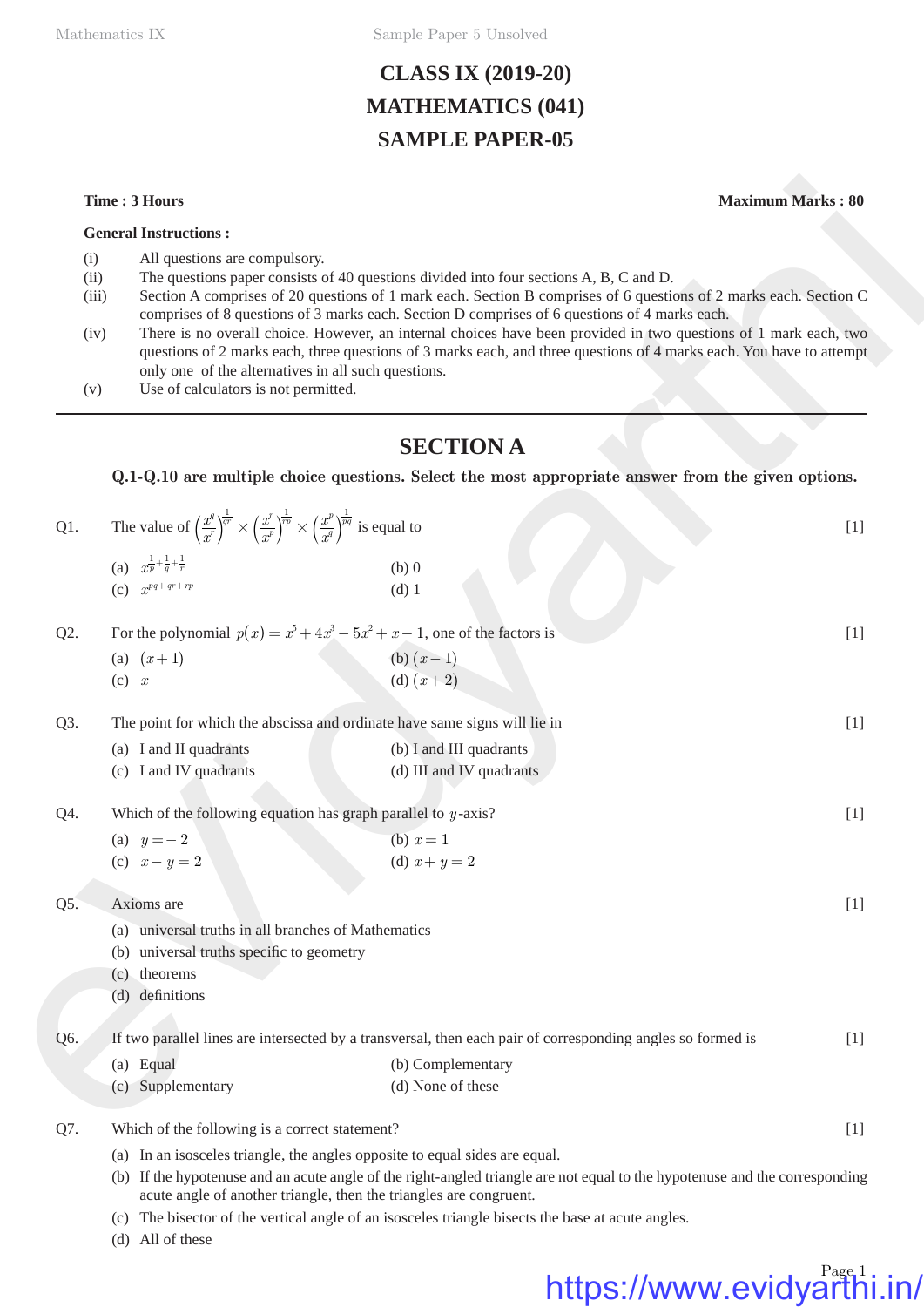### Q8. In the given figure, the measure of  $\angle C$  is equal to





- Q10. Which of the following statements is true for a regular pentagon? [1]
	- (a) All vertices are con-cyclic.
	- (b) All vertices are not con-cyclic.
	- (c) Only four vertices are con-cyclic
	- (d) Cannot say anything about regular pentagon

### **(Q.11-Q.15) Fill in the blanks :**

- Q11. The construction of a triangle *ABC*, given that  $BC = 3$  cm,  $\angle C = 60^{\circ}$  is possible when difference of *AB* and *AC* is equal to .......... cm [1]
- Q12. The length of the sides of a triangle are 4 cm, 6 cm and 8 cm. The length of perpendicular from the opposite vertex to the side whose length is 8 cm, is equal to ......... cm. [1]

### **OR**

|      | (a) $90^\circ$                                                                                                                                                                                                   | (b) $80^\circ$                                                                                                             |       |  |  |  |  |  |  |
|------|------------------------------------------------------------------------------------------------------------------------------------------------------------------------------------------------------------------|----------------------------------------------------------------------------------------------------------------------------|-------|--|--|--|--|--|--|
|      | (c) $75^\circ$                                                                                                                                                                                                   | (d) $95^\circ$                                                                                                             |       |  |  |  |  |  |  |
| Q9.  | In the adjoining figure, <i>ABCD</i> is a quadrilateral in which diagonal $BD = 14$ cm. If $AL \perp BD$ and $CM \perp BD$ such that<br>$AL = 8$ cm and $CM = 6$ cm, then area of quadrilateral ABCD is<br>$[1]$ |                                                                                                                            |       |  |  |  |  |  |  |
|      |                                                                                                                                                                                                                  |                                                                                                                            |       |  |  |  |  |  |  |
|      | (a) $60 \text{ cm}^2$                                                                                                                                                                                            | (b) $72 \text{ cm}^2$                                                                                                      |       |  |  |  |  |  |  |
|      | (c) $84 \text{ cm}^2$                                                                                                                                                                                            | (d) 98 $cm2$                                                                                                               |       |  |  |  |  |  |  |
| Q10. | Which of the following statements is true for a regular pentagon?                                                                                                                                                |                                                                                                                            | $[1]$ |  |  |  |  |  |  |
|      | (a) All vertices are con-cyclic.                                                                                                                                                                                 |                                                                                                                            |       |  |  |  |  |  |  |
|      | (b) All vertices are not con-cyclic.                                                                                                                                                                             |                                                                                                                            |       |  |  |  |  |  |  |
|      | Only four vertices are con-cyclic<br>(c)<br>(d) Cannot say anything about regular pentagon                                                                                                                       |                                                                                                                            |       |  |  |  |  |  |  |
|      | $(Q.11-Q.15)$ Fill in the blanks:                                                                                                                                                                                |                                                                                                                            |       |  |  |  |  |  |  |
| Q11. | The construction of a triangle ABC, given that $BC = 3$ cm, $\angle C = 60^{\circ}$ is possible when difference of AB and AC is<br>equal to  cm<br>$[1]$                                                         |                                                                                                                            |       |  |  |  |  |  |  |
| Q12. | side whose length is 8 cm, is equal to  cm.                                                                                                                                                                      | The length of the sides of a triangle are 4 cm, 6 cm and 8 cm. The length of perpendicular from the opposite vertex to the | $[1]$ |  |  |  |  |  |  |
|      |                                                                                                                                                                                                                  | <b>OR</b>                                                                                                                  |       |  |  |  |  |  |  |
|      |                                                                                                                                                                                                                  | Area of a triangle with perimeter 42 cm and length of two sides 18 cm and 10 cm is given by                                |       |  |  |  |  |  |  |
| Q13. | A sphere has only  surface and that is curved.                                                                                                                                                                   |                                                                                                                            | $[1]$ |  |  |  |  |  |  |
| Q14. | If <i>n</i> is an odd number, the median = value of the  observation.                                                                                                                                            |                                                                                                                            | $[1]$ |  |  |  |  |  |  |
| Q15. |                                                                                                                                                                                                                  | Number of favourable outcomes for an event cannot be  than the number of total outcomes.                                   | $[1]$ |  |  |  |  |  |  |
|      | $(Q.16-Q.20)$ Answer the following :                                                                                                                                                                             |                                                                                                                            |       |  |  |  |  |  |  |
| Q16. | the motorcyclist for riding?                                                                                                                                                                                     | The hollow sphere, in which the circus motorcyclist performs his stunt, has a diameter of 7 m. Find the area available to  | $[1]$ |  |  |  |  |  |  |
| Q17. | Find k, if $x^{51} + 2x^{60} + 3x + k$ is divisible by $x + 1$ .                                                                                                                                                 |                                                                                                                            | $[1]$ |  |  |  |  |  |  |
|      |                                                                                                                                                                                                                  |                                                                                                                            |       |  |  |  |  |  |  |
| Q18. | Which of the following points lies in II-quadrant.                                                                                                                                                               |                                                                                                                            | $[1]$ |  |  |  |  |  |  |
|      | $A(2,3), B(-2,6), C(-2,-3), D(-1,2), E(4,1).$                                                                                                                                                                    |                                                                                                                            |       |  |  |  |  |  |  |
| Q19. |                                                                                                                                                                                                                  | The radius of a cone is 3 cm and vertical heights is 4 cm. Find the area of the curved surface.                            | $[1]$ |  |  |  |  |  |  |
| Q20. | Find the probability of Sun revolving around Earth.                                                                                                                                                              |                                                                                                                            | $[1]$ |  |  |  |  |  |  |

## Page<sub>2</sub> https://www.evidyarthi

[1]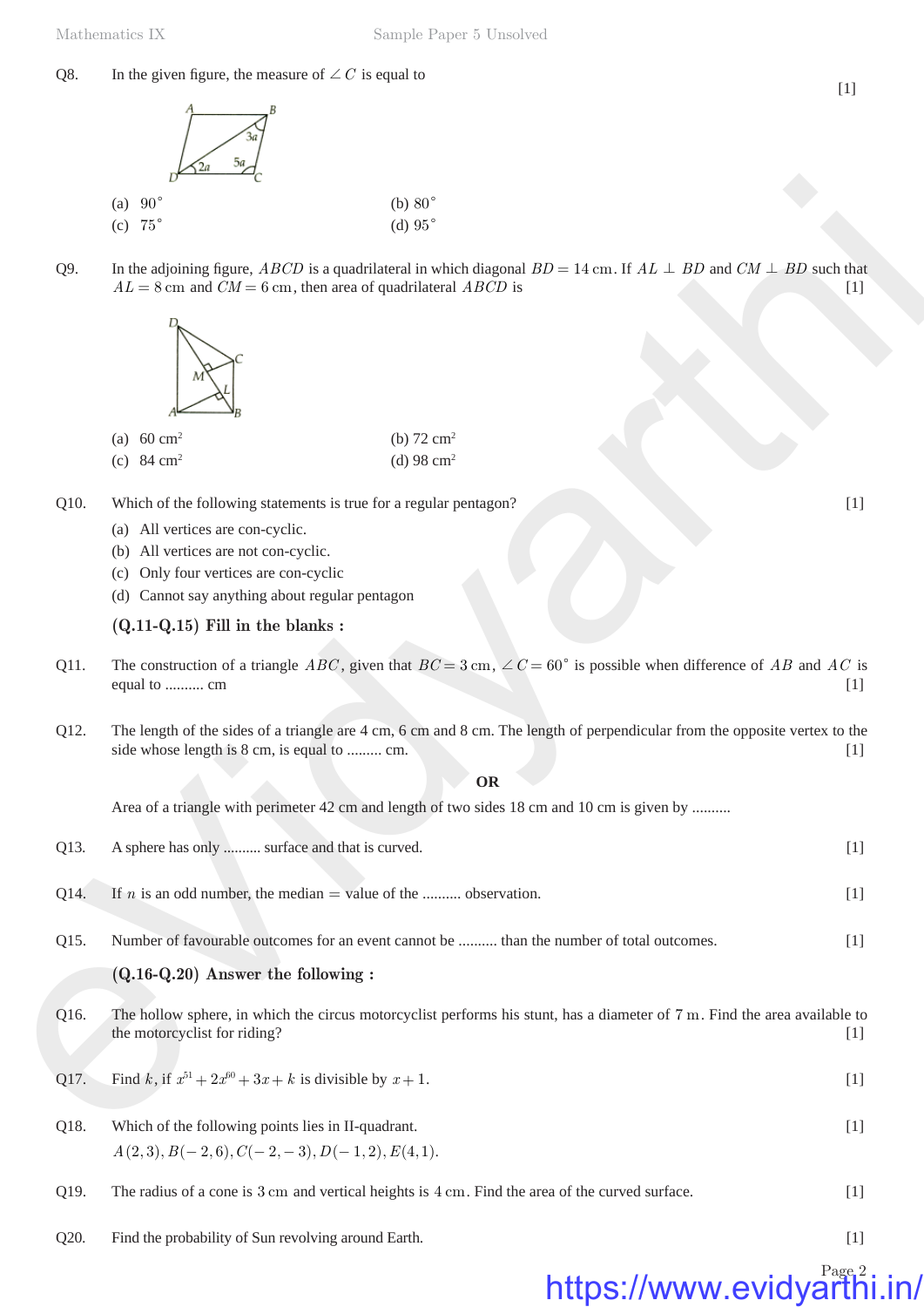## **SECTION B**

Q21. Simplify: 
$$
\frac{6^{2/3} \times \sqrt[3]{6^7}}{\sqrt[3]{6^6}}
$$
.

**OR**

- If  $\frac{5+2\sqrt{3}}{7+4\sqrt{3}} = a + b\sqrt{3}$ , find the values of *a* and *b*.
- Q22. If  $\left(x + \frac{1}{x}\right) = 9$ , then find the value of  $x^3 + \frac{1}{x}$  $x^3 + \frac{1}{x^3}$ . [2]
- Q23. See Fig. and write the following : [2]



- (i) The coordinates of *B* .
- (ii) The coordinates of *C* .
- (iii) The point identified by the coordinates  $(-3, -5)$ .
- (iv) The point identified by the coordinates  $(2, -4)$ .
- Q24. Find the area of regular hexagon of side *a* cm. [2]

**OR**

The sides of a triangle are 4 cm, 8 cm and 6 cm. Find the length of the perpendicular from the opposite vertex to the longest side.

Q25. *ABCD* is a parallelogram in which  $\angle ADC = 75^{\circ}$  and side *AB* is produced to point *E* as shown in the figure. Find  $(x + y)$ . [2]



Q26. *P* is a point on the bisector of  $\angle ABC$ . If the line through *P*, parallel to *BA* meet *BC* at *Q*, prove that *BPQ* is an isosceles triangle. [2]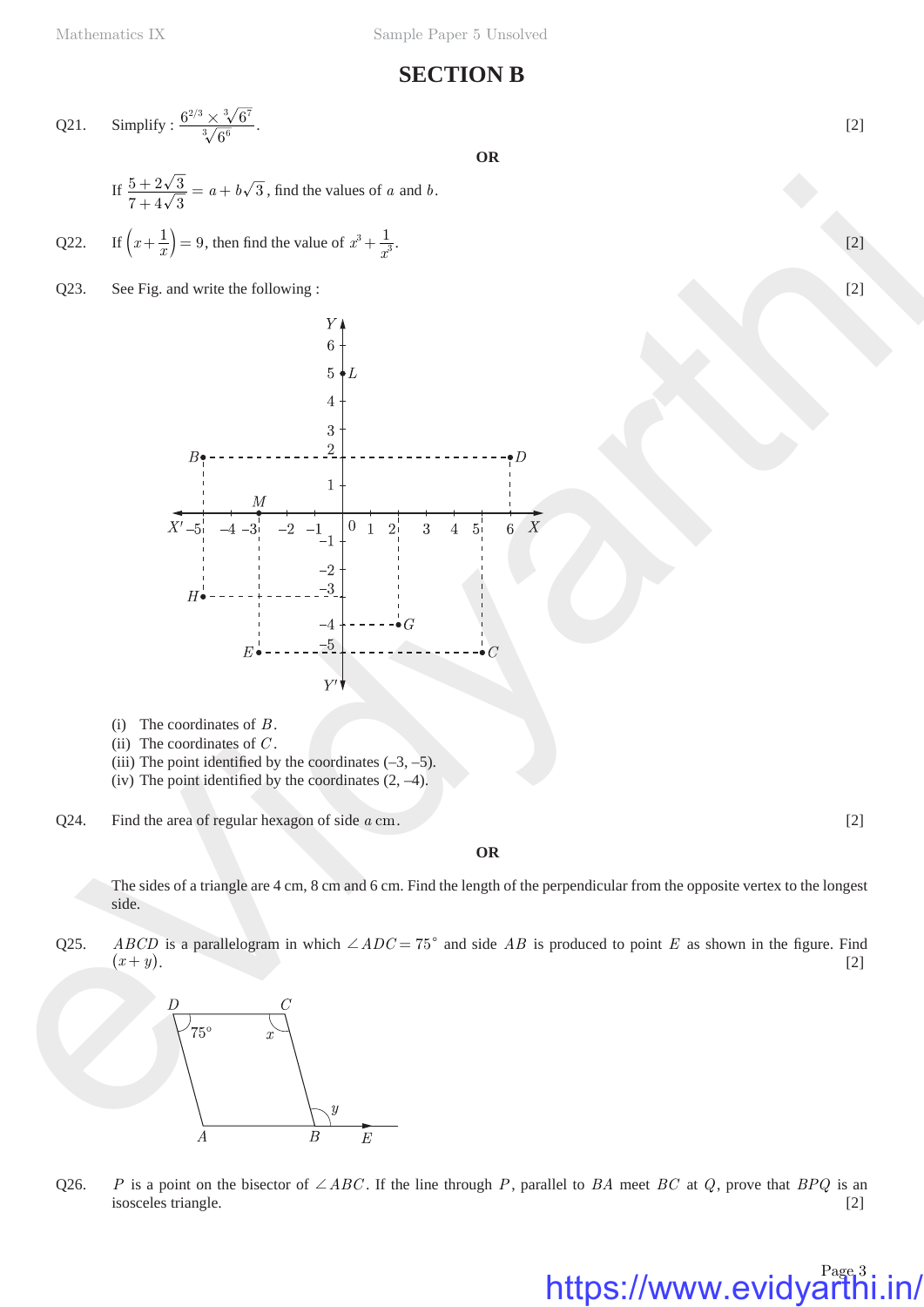

# **SECTION C**

|      |                                      | In quadrilateral $PQRS$ , if $\angle P = 60^{\circ}$ and $\angle Q$ : $\angle R$ : $\angle S = 2$ : 3:7, then find the value of $\angle S$ .                |       |
|------|--------------------------------------|-------------------------------------------------------------------------------------------------------------------------------------------------------------|-------|
|      |                                      | <b>SECTION C</b>                                                                                                                                            |       |
| Q27. |                                      | Find the remainder, when $3x^3 - 6x^2 + 3x - \frac{7}{9}$ is divided by $3x - 4$ .                                                                          | $[3]$ |
|      |                                      | <b>OR</b>                                                                                                                                                   |       |
|      |                                      | Write the equation of the lines drawn in following graph. Also, find the area enclosed between them.                                                        |       |
| Q28. |                                      | A family with monthly income of $\bar{\tau}$ 30,000 had planned the following expenditures per month under various heads : [3]                              |       |
|      | <b>Heads</b>                         | Expenditure (in $\bar{\tau}$ 1000)                                                                                                                          |       |
|      | Rent                                 | $\mathfrak s$                                                                                                                                               |       |
|      | Grocery                              | 4                                                                                                                                                           |       |
|      | Clothings                            | 3                                                                                                                                                           |       |
|      | Education of children                | 5                                                                                                                                                           |       |
|      | Medicine                             | $\overline{c}$                                                                                                                                              |       |
|      | Entertainment                        | 3                                                                                                                                                           |       |
|      | Miscellaneous                        | 6                                                                                                                                                           |       |
|      | Savings                              | $\mathbf{2}$                                                                                                                                                |       |
|      | Draw a bar graph for the above data. |                                                                                                                                                             |       |
|      |                                      | <b>OR</b>                                                                                                                                                   |       |
|      |                                      | If the mean of five observations x, $x + 2$ , $x + 4$ , $x + 6$ and $x + 8$ is 11. Find the value of x.                                                     |       |
|      |                                      |                                                                                                                                                             |       |
| Q29. |                                      | Find the curved surface area and total surface area of a hemisphere of radius 35 cm.                                                                        | $[3]$ |
|      |                                      | <b>OR</b>                                                                                                                                                   |       |
|      |                                      | The volume of a cylindrical rod is 628 cm <sup>3</sup> . If its height is 20 cm, find the radius of its cross section. (Use $\pi = 3.14$ ).                 |       |
| Q30. |                                      | In the given figure, the bisectors of $\angle ABC$ and $\angle BCA$ , intersect each other at point O. If $\angle BOC = 100^{\circ}$ , then find $\angle A$ | $[3]$ |
|      | $\boldsymbol{A}$                     |                                                                                                                                                             |       |

### **OR**

- Q31. Write true or false and justify your answer. If the side of a rhombus is 10 cm and one diagonal is 16 cm, the area of the rhombus is  $96 \text{ cm}^2$ . .  $[3]$
- Q32. *ABCD* is a parallelogram. A circle through *A* and *B* is drawn, so that it intersects *AD* at *P* and *BC* at *Q*. Prove that *P*, *Q*, *C* and *D* are concyclic. [3]